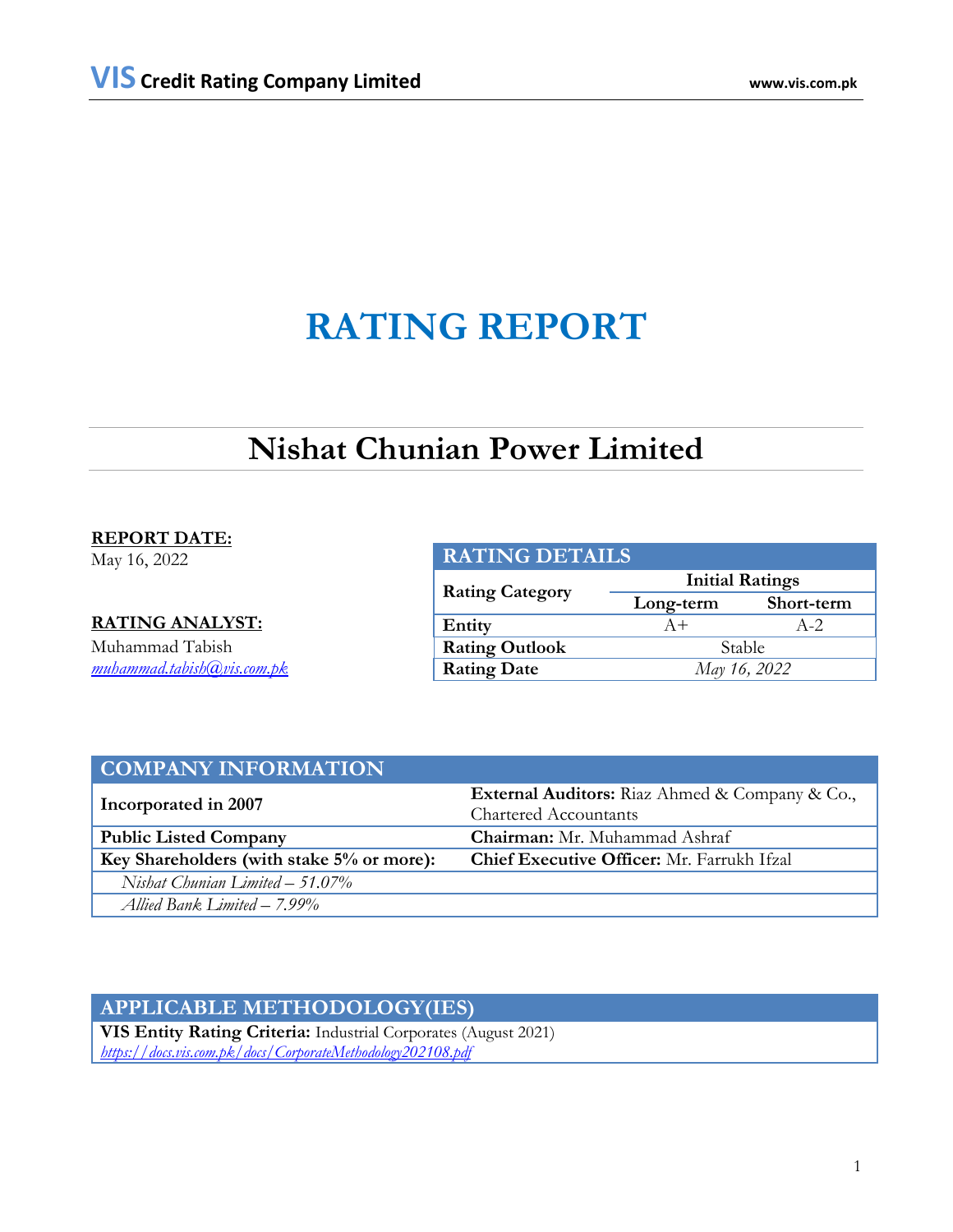## **Nishat Chunian Power Limited**

*2007.* 

## **OVERVIEW OF THE INSTITUTION**

*Limited (NCPL), established as an IPP under the Power Policy 2002, was incorporated as a public limited company in February,* 

# **RATING RATIONALE**

#### *Nishat Chunian Power*  **Corporate Profile**

Nishat Chunian Power Limited (NCPL), a subsidiary of Nishat Chunian Limited, has been operating a 200 Megawatt (MW) RFO-based power plant for more than a decade. The plant is situated in District Kasur, Punjab.

## **Key Rating Drivers**

## **Strong sponsor group strength and experienced management team.**

Ratings assigned draw comfort from the company's association with Nishat Chunian Group; one of the leading groups in Pakistan with sizable financial strength and presence in textile and power generation.

## **Ratings derive support from 25-year PPA with CPPA-G, which will expire in 2035 while 'take or pay' arrangement alleviates off-take risk.**

The company currently enjoys 'take or pay' (guaranteed payment on long-term basis if capacity is made available) tariff arrangement with CPPA-G. In addition, 'Implementation Agreement' provides sovereign guarantee for cash flows, contingent upon adherence to stipulated performance benchmarks. As per NTDC's revised merit order issued in Mar'22, NCPL's standing in the merit order has fallen to 101/122 (Jun'21: 53/124). Revenue from CPPA-G is invoiced on a monthly basis as per tariff structure. In case of delayed payments, mark-up is charged on the overdue amount.

## **Power Purchase Agreement (PPA) and Recent Amendments.**

In Feb'2021, NCPL and the Committee for Negotiation with IPPs formed by Government of Pakistan (GoP) executed a Memorandum of Understanding (MoU). Salient features are as follow:

- NCPL shall move to a 'take and pay' contract, subject to mutual agreement of the parties when Competitive Trading Arrangement (CTA) is implemented and becomes fully operational.
- Sharing of future savings in fuel and O&M and reduction in delayed payment rate.
- Tariff discounts on ROE and ROEDC components of the capacity tariff post Jan'22.
- In accordance with MoU, NCPL received its first installment of 40%, amounting to Rs. 5.8b in Jan'22 while the second installment of remaining 60% is committed to be paid by Sep'22. The payment was received in cash, PIB and Ijara Sukuk of one-third each.
- Dispute relating to withheld capacity payment of Rs. 966.2m was settled by extending the PPA term by 75 days. Out of total recognized receivable, Rs. 174.5m were written-off in FY21 as considered non-recoverable while power purchaser duly verified the remaining amount.

**Profile of CEO** *Mr. Farrukh Ifzal has been associated with Nishat Chunian Group since 1988 and has been serving in various capacities. Mr. Ifzal is also present on the board of Nishat Chunian Limited and Pakgen Power Limited. He is a Fellow Member of the Institute of Chartered Accountants of Pakistan.*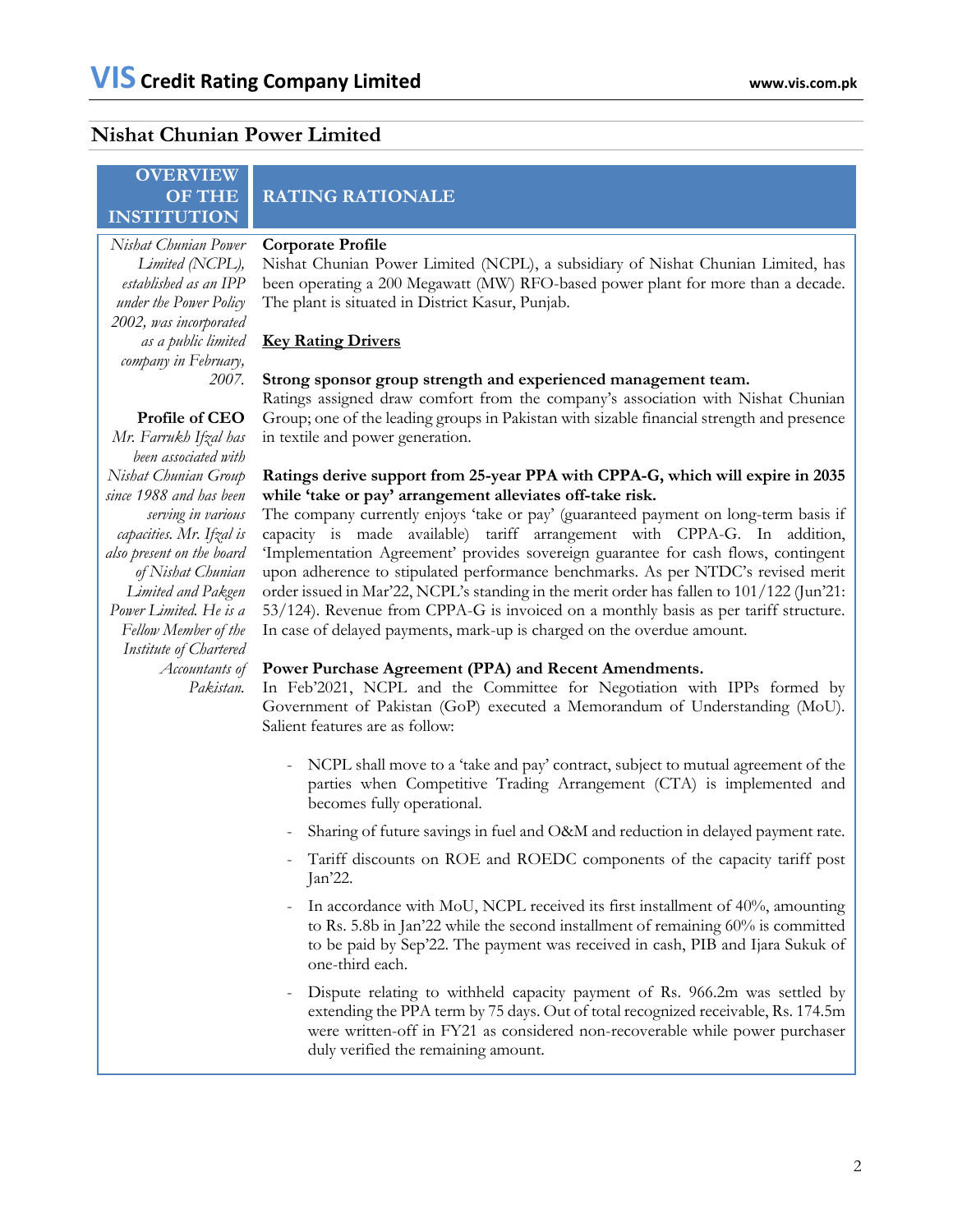## **Operations and maintenance (O&M) of the plant is being managed by an experienced in-house team. Maintenance of performance levels in line with benchmarks would remain a key rating driver.**

NCPL has an experienced in-house O&M team, which has demonstrated track record of compliance with both availability and operational efficiency since the expiration of agreement with O&M contractor in 2015. However, given that an in-house team is undertaking O&M, there is no recourse to liquidated damages in case plant's performance falls below parameters stipulated in PPA.

## **Supply side risk is limited.**

The company procures fuel from different local vendors while the price risk is mitigated since the cost is a pass-through item as per the tariff subject to achieving the PPA stipulated parameters.

## **Satisfactory operating track record.**

Performance of the plant has remained satisfactory since commercial operations. Plant availability has remained in excess of the 88% as stipulated in PPA. Capacity factor and availability of the plant is presented in the table below:

### **Table: Performance metrics**

|                         | <b>FY20</b> | <b>FY21</b> | 9M'FY22   |
|-------------------------|-------------|-------------|-----------|
| Capacity Factor         | $20.43\%$   | 31.35%      | $47.54\%$ |
| Availability            | $92.61\%$   | 97.84%      | 91.38%    |
| Energy Dispatched (MWh) | 351,228     | 537,568     | 611.871   |

## **Profitability margins have witnessed a declining trend.**

Despite a sizeable jump in energy dispatched in FY21, net sales revenue has declined as long-term loan repayment component of the capacity tariff ceased (with effect from July'20) which also significantly impacted the profitability margins. Administrative overheads were curtailed and have remained stagnant while financial charges declined considerably owing to long-term debt retirement; albeit, bottom-line declined by almost one-half in the outgoing fiscal year.

During 9M'FY22, sales revenues grew by  $\sim 86\%$  (vis-à-vis SPLY); nonetheless, margins continue to witness a declining trend due to upsurge in fuel prices and settlement arrangement of the dispute case of withheld capacity payment.

## **Retirement of entire project related LT debt liability has eased pressure on liquidity; however, build-up of receivables if not arrested may impact cash flows from operations going forward.**

Funds from operations (FFO) depicts weakening due to continued decline in profitability margins. Nonetheless, retirement of entire project related long-term debt liability eased pressure on liquidity while debt coverage metrics have remained strong. On the flipside, build-up of receivables if not arrested may impact cash flows from operations going forward. As at end-Mar'22, receivables from NTDC soared to Rs. 17.6b; of which Rs. 13.7b were overdue. As per aging profile, around one-fourth of trade debts are overdue for more than 180 days.

## **Capitalization indicators have depicted considerable improvement.**

Net equity increased to Rs. 23.4b (FY21: Rs. 21.5b; FY20: Rs. 18.9b) on account of profit retention. The company has not paid any dividend since last two years in view of easing liquidity position by funding cash cycle delays with internally generated capital. Leverage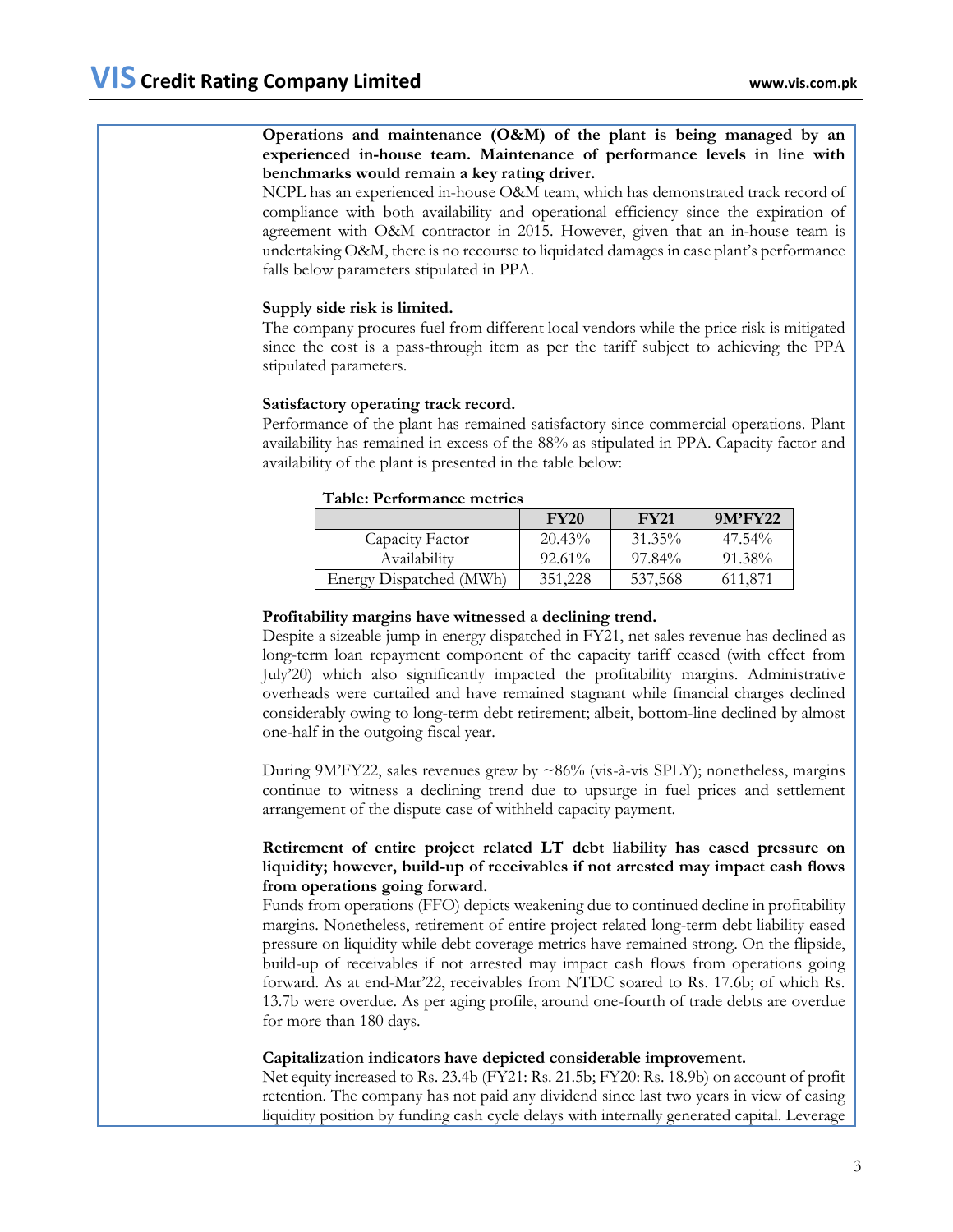indictors have depicted considerable improvement with last installment of long-term project related debt financing paid in Nov'20.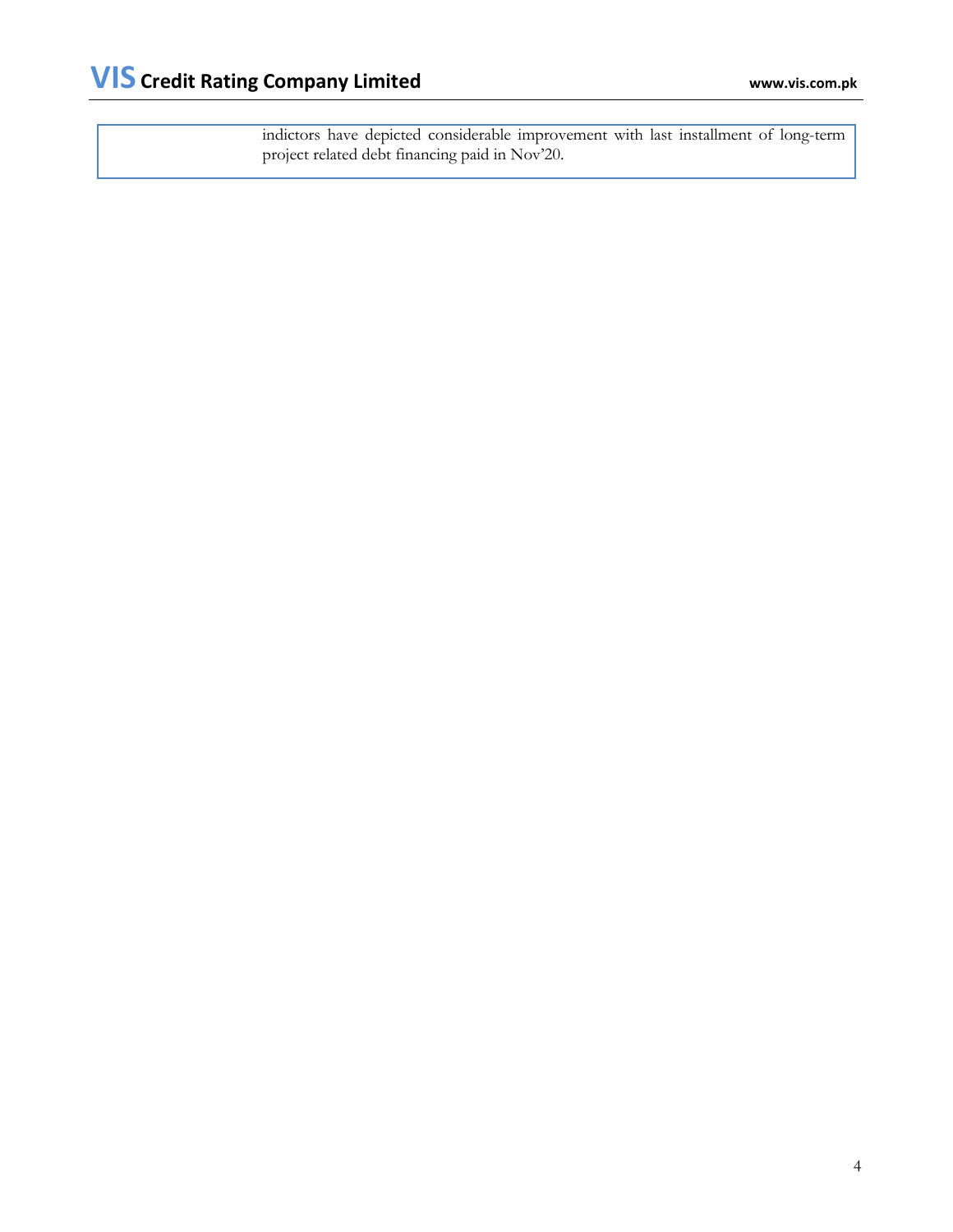# **Nishat Chunian Power Limited Appendix I**

| <b>FINANCIAL SUMMARY</b>                    |             |             | (amounts in PKR millions) |             |              |  |
|---------------------------------------------|-------------|-------------|---------------------------|-------------|--------------|--|
| <b>BALANCE SHEET</b>                        | <b>FY18</b> | <b>FY19</b> | <b>FY20</b>               | <b>FY21</b> | <b>HFY22</b> |  |
| <b>Fixed Assets</b>                         | 11,374      | 11,486      | 10,568                    | 9,856       | 9,518        |  |
| <b>Stores and Spares</b>                    | 649         | 562         | 469                       | 393         | 433          |  |
| <b>Stock in Trade</b>                       | 1,337       | 1,077       | 153                       | 869         | 2,688        |  |
| <b>Trade Debts</b>                          | 11,706      | 15,431      | 19,006                    | 20,442      | 20,541       |  |
| <b>Cash &amp; Bank Balances</b>             | 98          | 146         | 2                         | 298         | 15           |  |
| <b>Total Assets</b>                         | 26,406      | 29,571      | 30,951                    | 33,095      | 35,002       |  |
| <b>Trade and Other Payables</b>             | 636         | 382         | 593                       | 1,284       | 856          |  |
| Long Term Debt (including current maturity) | 5,574       | 3,327       | 1,289                     | 52          | 35           |  |
| <b>Short Term Debt</b>                      | 7,656       | 10,768      | 9,705                     | 10,023      | 11,245       |  |
| <b>Total Liabilities</b>                    | 14,177      | 15,211      | 11,985                    | 11,620      | 12,364       |  |
| Paid-up Capital                             | 3,674       | 3,674       | 3,674                     | 3,674       | 3,674        |  |
| <b>Total Equity</b>                         | 12,229      | 14,360      | 18,966                    | 21,475      | 22,638       |  |
|                                             |             |             |                           |             |              |  |
| <b>INCOME STATEMENT</b>                     |             |             |                           |             |              |  |
| Revenue                                     | 16,594      | 15,012      | 13,023                    | 11,643      | 9,774        |  |
| <b>Gross Profit</b>                         | 4,640       | 5,067       | 6,756                     | 3,770       | 1,700        |  |
| <b>Operating Profit</b>                     | 4,432       | 4,865       | 6,612                     | 3,629       | 1,622        |  |
| <b>Profit Before Tax</b>                    | 3,406       | 3,408       | 4,606                     | 2,509       | 1,166        |  |
| Profit After Tax                            | 3,406       | 3,408       | 4,606                     | 2,509       | 1,163        |  |
| <b>FFO</b>                                  | 4,518       | 4,610       | 5,293                     | 3,333       | 1,540        |  |
|                                             |             |             |                           |             |              |  |
| <b>RATIO ANALYSIS</b>                       |             |             |                           |             |              |  |
| Gross Margin (%)                            | 28.0        | 33.8        | 51.9                      | 32.4        | 17.4         |  |
| FFO to Total Debt (x)                       | 0.34        | 0.33        | 0.48                      | 0.33        | 0.27         |  |
| FFO to Long Term Debt (x)                   | 0.81        | 1.39        | 4.10                      | 64.5        | n/a          |  |
| Debt Servicing Coverage Ratio (x)           | 1.88        | 1.68        | 1.78                      | 1.85        | 7.01         |  |
| ROAA $(%)$                                  | n/a         | 12.2        | 15.2                      | 7.8         | 6.8          |  |
| ROAE $(\% )$                                | n/a         | 25.6        | 27.6                      | 12.4        | 10.5         |  |
| Gearing (x)                                 | 1.08        | 0.98        | 0.58                      | 0.47        | 0.50         |  |
| Debt Leverage (x)                           | 1.16        | 1.06        | 0.63                      | 0.54        | 0.55         |  |
| Current Ratio (x)                           | 1.38        | 1.25        | 1.81                      | 2.00        | 2.06         |  |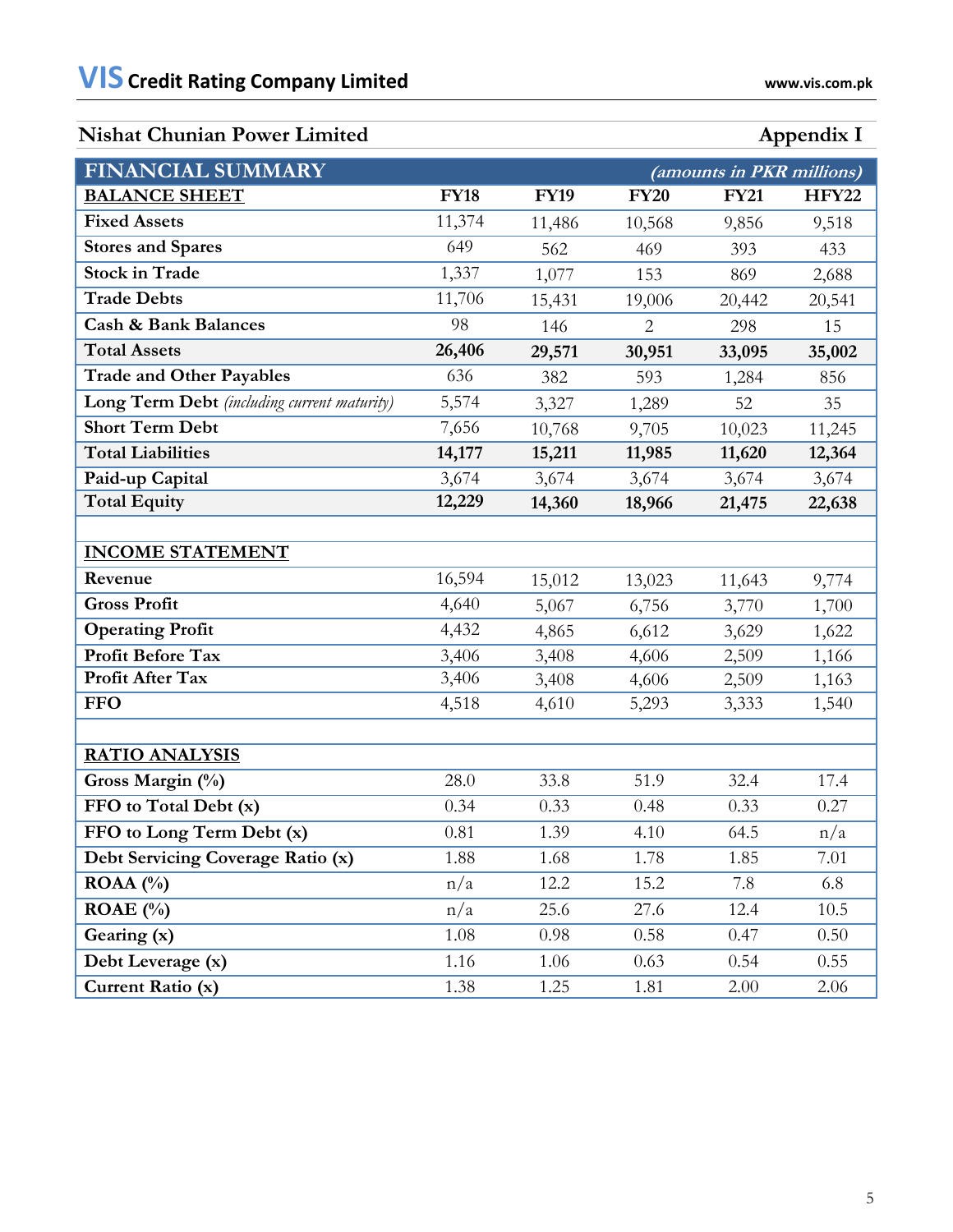## **ISSUE/ISSUER RATING SCALE & DEFINITIONS Appendix II**

# **VIS** Credit Rating Company Limited

### **RATING SCALE & DEFINITIONS: ISSUES / ISSUERS**

### **Medium to Long-Term**

### $\triangle$  $\triangle$

Highest credit quality: the risk factors are negligible, being only slightly more than for risk-free Government of Pakistan's debt.

### AA+, AA, AA-

High credit quality; Protection factors are strong. Risk is modest but may vary slightly from time to time because of economic conditions.

### $A+$ ,  $A$ ,  $A-$

Good credit quality; Protection factors are adequate. Risk factors may vary with possible changes in the economy.

### BBB+, BBB, BBB-

Adequate credit quality; Protection factors are reasonable and sufficient. Risk factors are considered variable if changes occur in the economy.

### **BB+, BB, BB-**

Obligations deemed likely to be met. Protection factors are capable of weakening if changes occur in the economy. Overall quality may move up or down frequently within this category.

### $B + B$ .  $B - B$

Obligations deemed less likely to be met. Protection factors are capable of fluctuating widely if changes occur in the economy. Overall quality may move up or down frequently within this category or into higher or lower rating grade.

### CCC

Considerable uncertainty exists towards meeting the obligations. Protection factors are scarce and risk may be substantial.

CC A high default risk

 $\mathbf{C}$ 

A very high default risk

### D

Defaulted obligations

Rating Watch: VIS places entities and issues on 'Rating Watch' when it deems that there are conditions present that necessitate re-evaluation of the assigned rating(s). Refer to our 'Criteria for Rating Watch' for details. www.vis.com.pk/images/criteria\_watch. pdf

Rating Outlooks: The three outlooks 'Positive', 'Stable' and 'Negative' qualify the potential direction of the assigned rating(s). An outlook is not necessarily a precursor of a rating change. Refer to our 'Criteria for Rating Outlook' for details.www.vis.com.pk/ images/criteria\_outlook.pdf

(SO) Rating: A suffix (SO) is added to the ratings of 'structured' securities where the servicing of debt and related obligations is backed by some sort of financial assets and/or credit support from a third party to the transaction. The suffix (SO), abbreviated for 'structured obligation', denotes that the rating has been achieved on grounds of the structure backing the transaction that enhanced the credit quality of the securities and not on the basis of the credit quality of the issuing entity alone.

### **Short-Term**

### $A-1+$

Highest certainty of timely payment; Short-term liquidity, including internal operating factors and /or access to alternative sources of funds, is outstanding and safety is just below risk free Government of Pakistan's short-term obligations.

### $\mathbf{A}$ -1

High certainty of timely payment; Liquidity factors are excellent and supported by good fundamental protection factors. Risk factors are minor.

### $A-2$

Good certainty of timely payment. Liquidity factors and company fundamentals are sound. Access to capital markets is good. Risk factors are small.

### $A-3$

Satisfactory liquidity and other protection factors qualify entities / issues as to investment grade. Risk factors are larger and subject to more variation. Nevertheless, timely payment is expected.

### B

Speculative investment characteristics; Liquidity may not be sufficient to ensure timely payment of obligations.

### $\epsilon$

Capacity for timely payment of obligations is doubtful.

(blr) Rating: A suffix (blr) is added to the ratings of a particular banking facility obtained by the borrower from a financial institution. The suffix (blr), abbreviated for 'bank loan rating' denotes that the rating is based on the credit quality of the entity and security structure of the facility.

'p' Rating: A 'p' rating is assigned to entities, where the management has not requested a rating, however, agrees to provide informational support. A 'p' rating is shown with a 'p' subscript and is publicly disclosed. It is not modified by a plus (+) or a minus (-) sign which indicates relative standing within a rating category. Outlook is not assigned to these ratings. Refer to our 'Policy for Private Ratings' for details. www.vis.com.pk/images/ policy\_ratings.pdf

'SD' Rating: An 'SD' rating is assigned when VIS believes that the ratee has selectively defaulted on a specific issue or obligation but it will continue to meet its payment obligations on other issues or obligations in a timely manner.